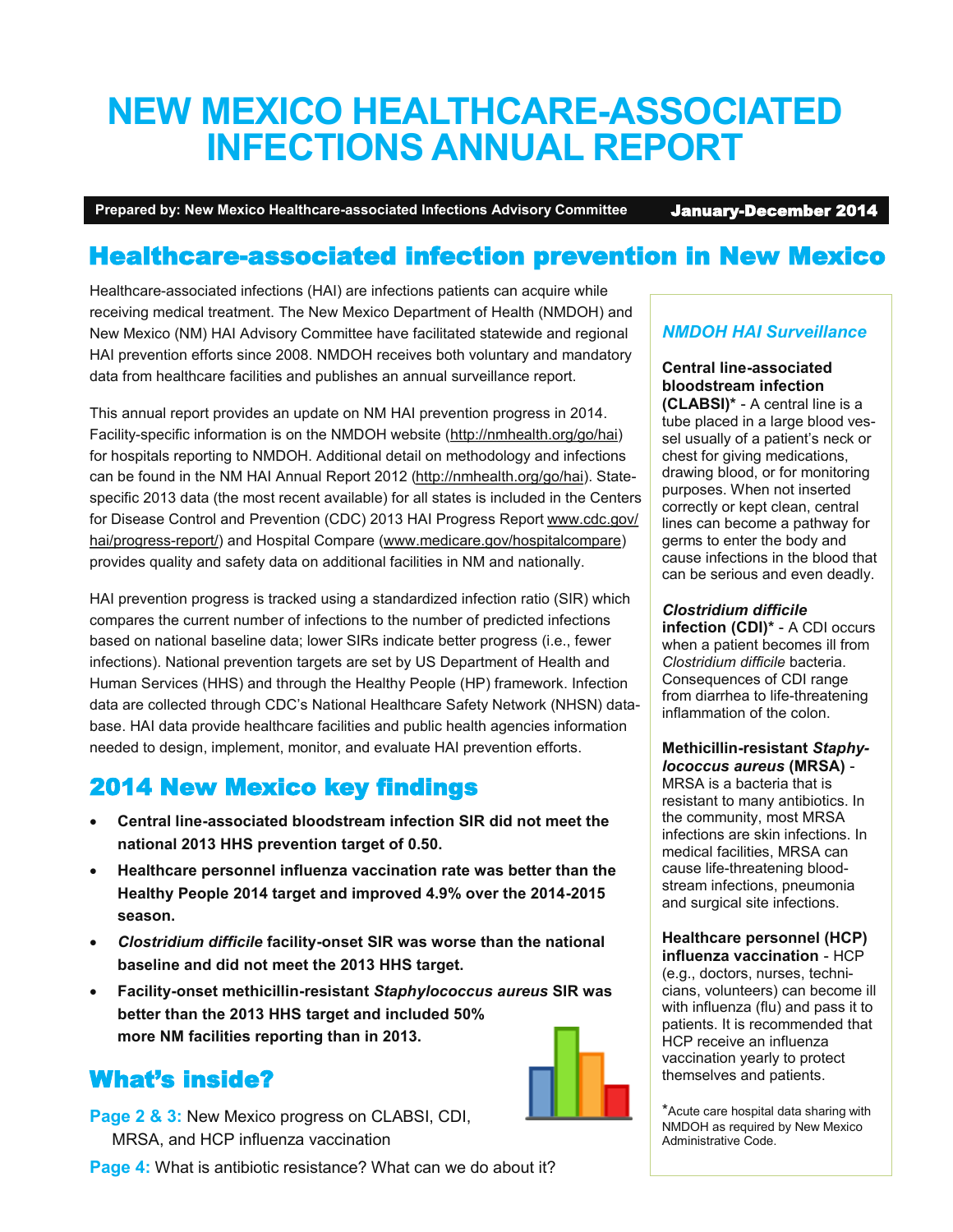### Central line-associated bloodstream infection (CLABSI)

New Mexico hospitals began voluntarily tracking and sharing CLABSI data with NMDOH in 2008.

Acute care hospitals are now expected to share NHSN CLABSI data per the NM Administrative Code. In 2014, 34 NM acute care hospitals shared data on CLABSIs in a total of 71 units including intensive care units (ICU), neonatal intensive care units (NICU) and non-ICU wards. The aggregate SIR for all units, excluding NICU, was 0.55; which was 45% less than predicted based on the national baseline. Even though the NM SIR was lower than predicted, it has not yet met the 2013 national HHS target (0.50). Progress is still needed to achieve the 2020 HHS target of 0.25 (lower SIRs indicate fewer infections). The 2014 NM NICU SIR was 0.83, 17% less than predicted based on the national baseline. Hospitals have expanded CLABSI monitoring into more non-ICU



units in 2015. **NM adult and pediatric ICU CLABSI SIRs for calendar years 2011—2014** (Note: Data for each year are

statistically better than national baseline but not yet low enough to meet the Healthy People 2020 target.)



**NM non-ICU CLABSI SIRs for calendar years 2011—2014** (Note: Data for each year are statistically better than national baseline but not yet low enough to meet the Healthy People 2020 target.)

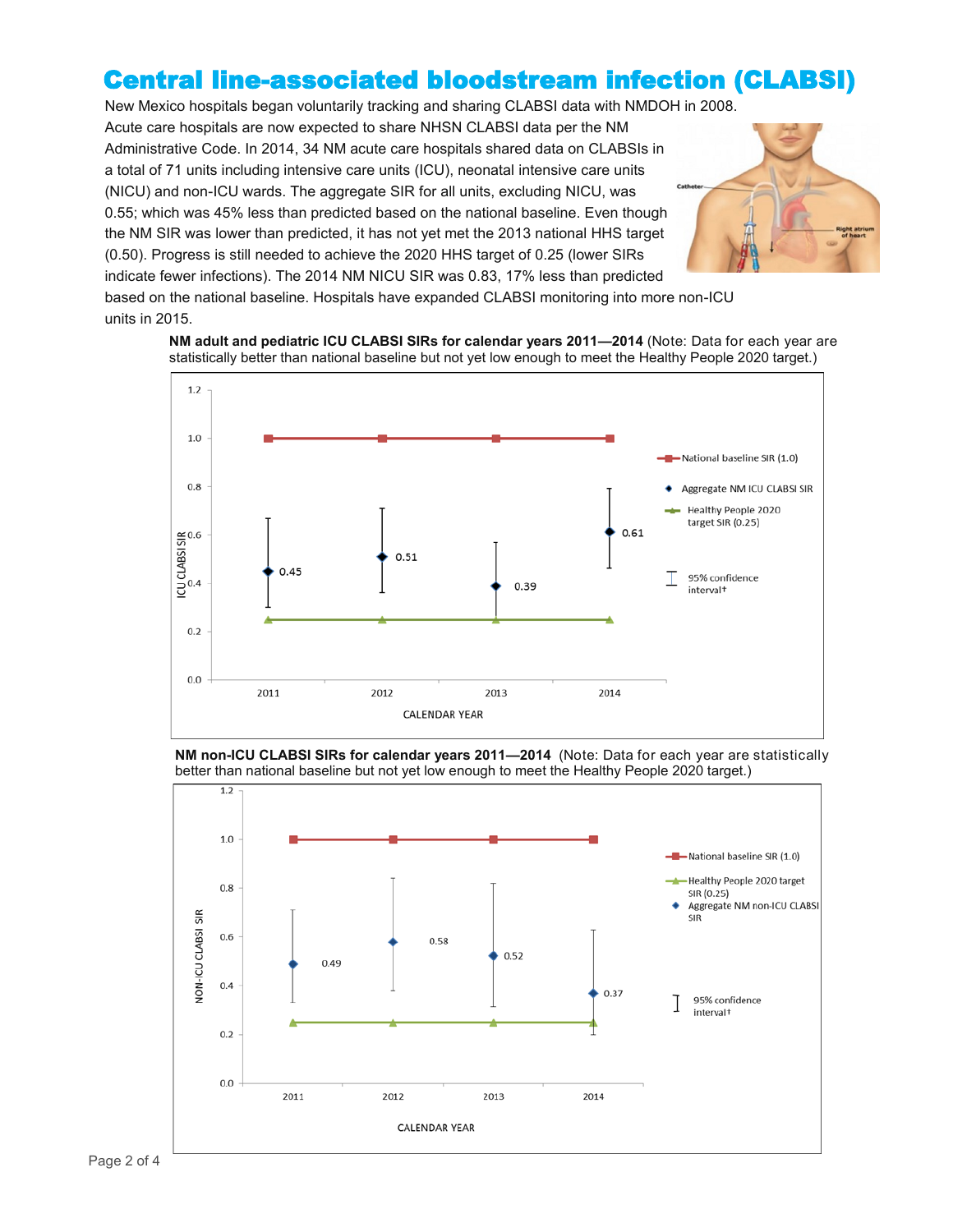# Clostridium difficile infection (CDI) and methicillin-resistant Staphylococcus aureus (MRSA)

In 2014, laboratory-identified CDI and MRSA hospital-wide data were shared for the second year with NMDOH. CDI data were shared by 32 facilities under NM Administrative Code. MRSA bloodstream infection data were voluntarily shared by 24 facilities.

| <b>Infection</b> | NM aggregate<br><b>2014 SIR</b> | 95% confidence<br>interval + | <b>Statistical comparison between</b><br>NM SIR and national baseline | HHS 2013 Target SIR |
|------------------|---------------------------------|------------------------------|-----------------------------------------------------------------------|---------------------|
| <b>CDI</b>       | 1.15                            | 1.06,1.25                    | Worse than national baseline<br>(SIR 1.00)                            | 0.70                |
| <b>MRSA</b>      | 0.39                            | 0.24, 0.60                   | Better than national baseline<br>(SIR 1.00)                           | 0.75                |

† The confidence interval indicates that 95% of the time, the true value of the SIR lies somewhere between the upper and lower limits of this range.

You can reduce your risk for CDI by doing the following: 1) consult with your healthcare provider to reduce/eliminate use of two types of drugs that decrease stomach acids (proton pump inhibitors (PPIs) sometimes called the "purple pill", and hydrogen pump blockers or H2 blockers sometimes called acid reducers); and 2) do not take antibiotics unnecessarily. Other risk factors for CDI can be: 1) steroids or immunosuppressive medications; 2) prolonged hospital stays; and 3) advanced age.

### Healthcare personnel influenza vaccination

Annual influenza vaccination of healthcare personnel (HCP) can reduce influenza-related illness and its potentially serious consequences among HCP and their patients. Because persons infected with influenza virus (i.e., seasonal flu) can transmit influenza, even before showing symptoms, personnel who interact with patients or the patient care environment are encouraged to be vaccinated. The national Healthy People 2020 target for HCP influenza vaccination is 90%. For the 2014-2015 season, the aggregate NM HCP influenza vaccination rate was 82.4% among all HCP at 32 voluntarily reporting healthcare facilities. This exceeded the HP 2014 target of 70% and continues steady improvement toward the HP 2020 target.



\* 32 inpatient healthcare facilities voluntarily collected and submitted vaccination rates for employees, licensed independent practitioners (physicians, physician assistants and advance practice nurses), and volunteers and students. The total numbers of personnel in all categories were used to create an aggregate rate. This aligns with the definition used for national HCP influenza vaccination reporting.